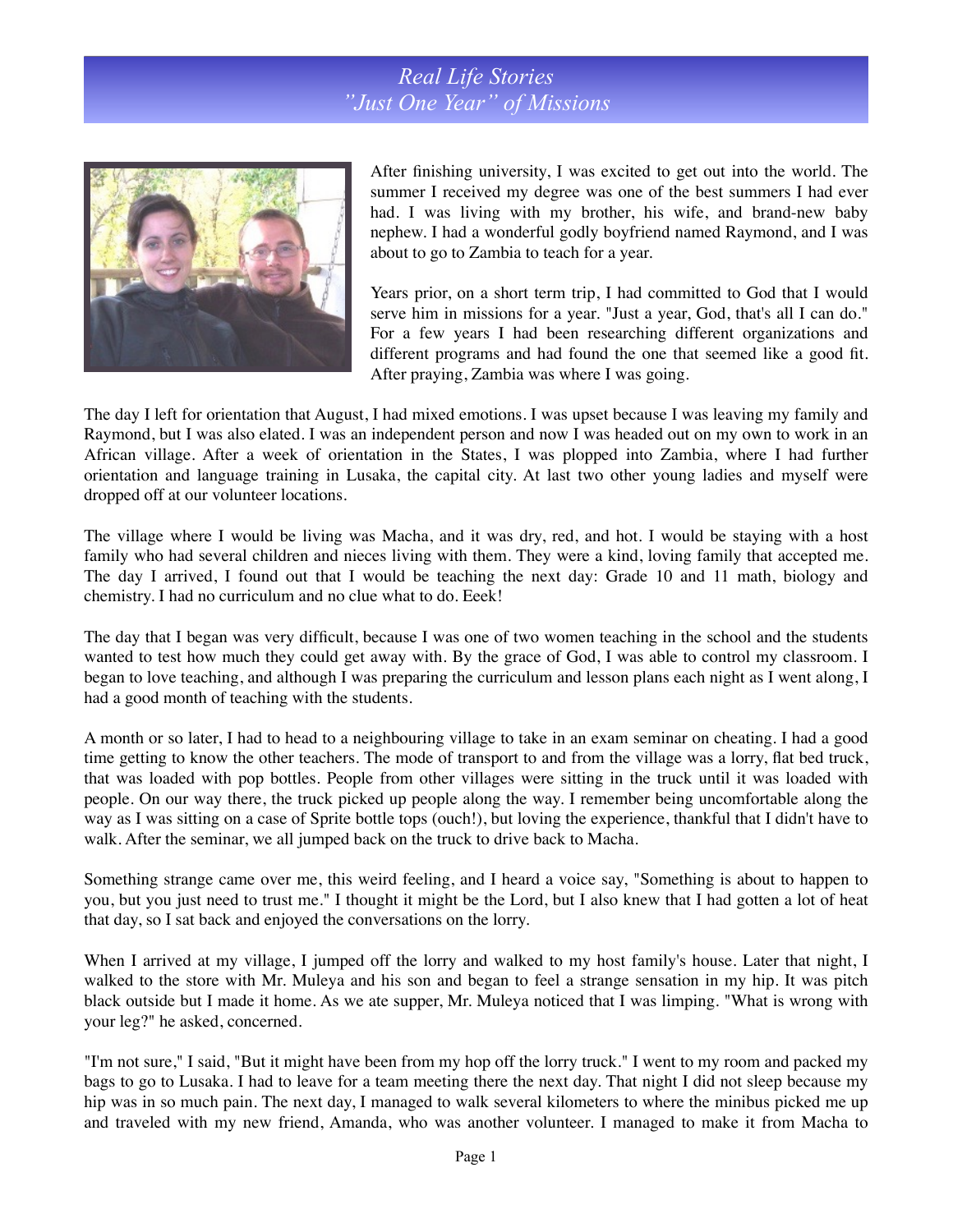## *Real Life Stories "Just One Year" of Missions*

Choma and back to Lusaka, where I took part in the meetings. The team leaders were concerned about my hip and kept me in Lusaka to have it checked out.

The next few weeks were filled with insomnia, malaria, intense pain and frustration that doctors around the city could not solve the puzzle as to why I had such hip pain. I had X-rays, massages, needles, many types of medication, nothing seemed to help or elucidate the problem. After a month in Lusaka, the team leaders decided to send me home to Canada. We had called an orthopaedic surgeon in Canada, who suggested that I needed a bone scan, which was not available in Zambia.

Because I was still in excruciating pain and unable to walk, the team leaders had arranged for me to have wheelchair service throughout the flights as I returned home. The Lord placed individuals, some of them may have been angels, along the way to help me and encourage me. On the flight from Zambia, another passenger helped me down the aisle to the washroom when I needed. When I stood up, he would be right there. When I arrived in London, I was brought up to a hotel room. I had been using a cane that hooked on my arm for several weeks and it was excruciating to walk, even with the help from the cane, so the moment I arrived in the hotel room I collapsed on the bed and lay there, thankful to God that I had made it that far. A moment later, a man from Saudi Arabia came in to fix my television. I protested, because I did not intend to watch the television, but he came in anyways. He then proceeded to share the Gospel with me!!! I told him that I was a Christian, so he told me the story of how he had come to know the Lord and how he was trying to reach his family. I was so encouraged!

The next day, I was brought by taxi to the airport. The taxi driver refused to help me carry my bags inside. I had to use signs and different things to hold onto while I walked so I was unable to pull my luggage behind me. As the driver drove away, tears filled my eyes.

Suddenly, a man walked beside me, grabbed my bag and motioned for me to follow. He wheeled my bag up to the flight counter and walked away, while I limped with my cane to keep up. After checking in, I sat down waiting for a service rep to come by with a wheelchair. A man from Nigeria came up to me, and asked me if I was a Christian. He worked with Youth for Christ and was helping teenagers in his country. He was a pastor. He told me stories of his work and the wonderful things God was doing in and through him. Finally, we boarded the flight from London to Toronto.

Once again, the Lord placed a man just a few rows down who noticed each time I struggled to get up to go to the washroom and helped me. I then boarded a late flight to Saskatoon and was overcome with joy to see a large group of people waiting for me outside the gates. Raymond used Skype to contact me by phone in Zambia and I was able to talk to my family as well, they were glad to have me home when I was so sick.

When I was wheeled to them in a wheelchair, some people had horrified expressions on their face. My mom said, "Lisa,you look awful." My skin was grey and I had lost nearly 30 pounds so that my clothes, which used to be more fitted, were baggy.

That night, I was able to sleep a few hours and woke up screaming in pain. I was taken by ambulance to the hospital. Several weeks of painful tests, many X-rays, CT-scans and MRIs began. Doctors in Canada were equally puzzled, however, they were able to see that significant damage had taken place in my hip joint. They wondered if they would have to do a hip replacement, however, the orthopaedic surgeon was hesitant about this.

They tested me for many types of diseases, including cancer, TB, rheumatoid arthritis, HIV, and at one point thought I had avascular necrosis, a degenerative disease that causes your joints to crumble. I had an arthroscopy,